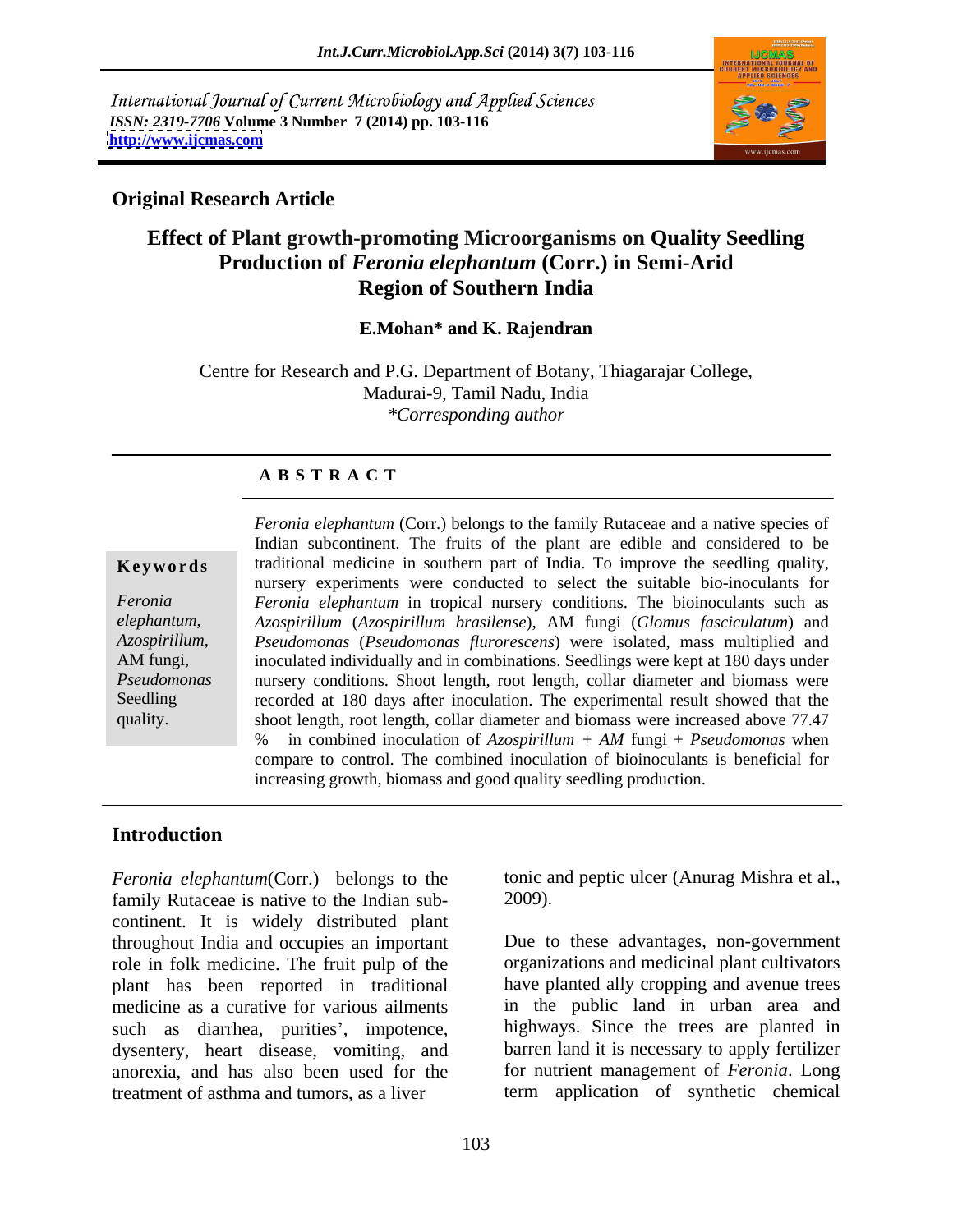fertilizers will damage the physico-chemical production of planting stock in nurseries of and biological properties, at present the semiarid zone of Tamil Nadu is very poor in pinch of fertilizer consumption are being felt more in India, since the country cannot population. Even though the soil is mixed afford to either import the required fertilizer with farm yard manure (FYM) the quality of of high cost and subsidize the sale to the seedlings is very poor due to insufficient of farmers or build new fertilizer plants at effective microbes, the rate of mineralization formidable cost. Hence, farmers and medicinal plant cultivators are prepared to take to an organic farming by using bio-This problem can be overcome by providing inoculants. Bio-inoculants are cost effective suitable biofertilizers to improve the growth and eco-friendly providing an alternate source of plant nutrients, thus increasing seedlings. Hence, the present study was farm income by providing extra yields and reducing input cost also. Bio-inoculants increase crop yield by 20-30%, replace chemical N  $\&$  P by 25%. Stimulate plant growth, activate soil biologically, restore natural fertility and provide protection<br>against drought and some soil borne. against drought and some soil borne diseases.

Nitrogen fixing bacteria of genus from a single plus tree, located at the semi- *Azospirillum* is an important non-symbiotic associative microorganisms, it fixes district of Tamil Nadu, India. Seeds were atmospheric nitrogen in soil separated by removing the pulp and seeds (Krishnamoorthy, 2002) and augments were dried in shade, dried seeds were graded nitrogen fixation (Vijayakumari and and uniform size was used for raising Janardhanan, 2003). *Azospirillum* promotes seedling growth, biomass and nutrient uptake (Sekar, 1995; Rajendran et al., 2003; Kasthuri Rengamani et al., 2006). It also increases root biomass, root surface area, **Pseudomonas and Azospirillum** root diameter, density and length of root hairs (Okon and Kapulnik, 1986). In agriculture, advantages of bioinoculants application are better known, but in tree species the utility of biofertilizer is still in using King's B medium (King et al., 1954).<br>experimental stage (Kabi et al., 1982: Basu 1mL of soil suspension from aliquot experimental stage (Kabi et al., 1982; Basu and Kabi, 1987). Many root colonizing bacteria including the nitrogen fixing *Azospirillum* and phosphorus solubilizing *Pseudomonas* spps are known to produce growth hormones which often lead to the Well separated individual colonies with increased root and shoot growth yellow-green and blue white pigments were (Govindarajan and Thangaraju, 2001; Wong and Sternberg, 1979). Soil used for the

nutrient content and beneficial microbial and nitrogen fixation is very low.

and nutrient uptake of *Feronia elephantum* undertaken to find out the suitable bioinoculants and it combinations for the quality seedling production.

## **Materials and Methods**

### **Seeds**

*Feronia elephantum* fruits were collected arid region of Alagar hills in Madurai seedlings. Seedlings were raised in a mixture of unsterilized sand in germination tray in room temperature.

### *Pseudomonas* **and** *Azospirillum* **Isolation of** *Pseudomonas*

*Pseudomonas fluorescens* was isolated by the serial dilutions and pour plate method using King's B medium (King et al., 1954). 1mL of soil suspension from aliquot dilutions (10<sup>5</sup> to 10<sup>8</sup>) was aseptically added. ) was aseptically added. Twenty ml of sterilized, melted and cooled medium was added and poured in each petri plate and incubated at  $28+2$ °C for 24 h.  $\rm{^{\circ}C}$  for 24 h. marked and detected by viewing under UV light. The individual colonies were picked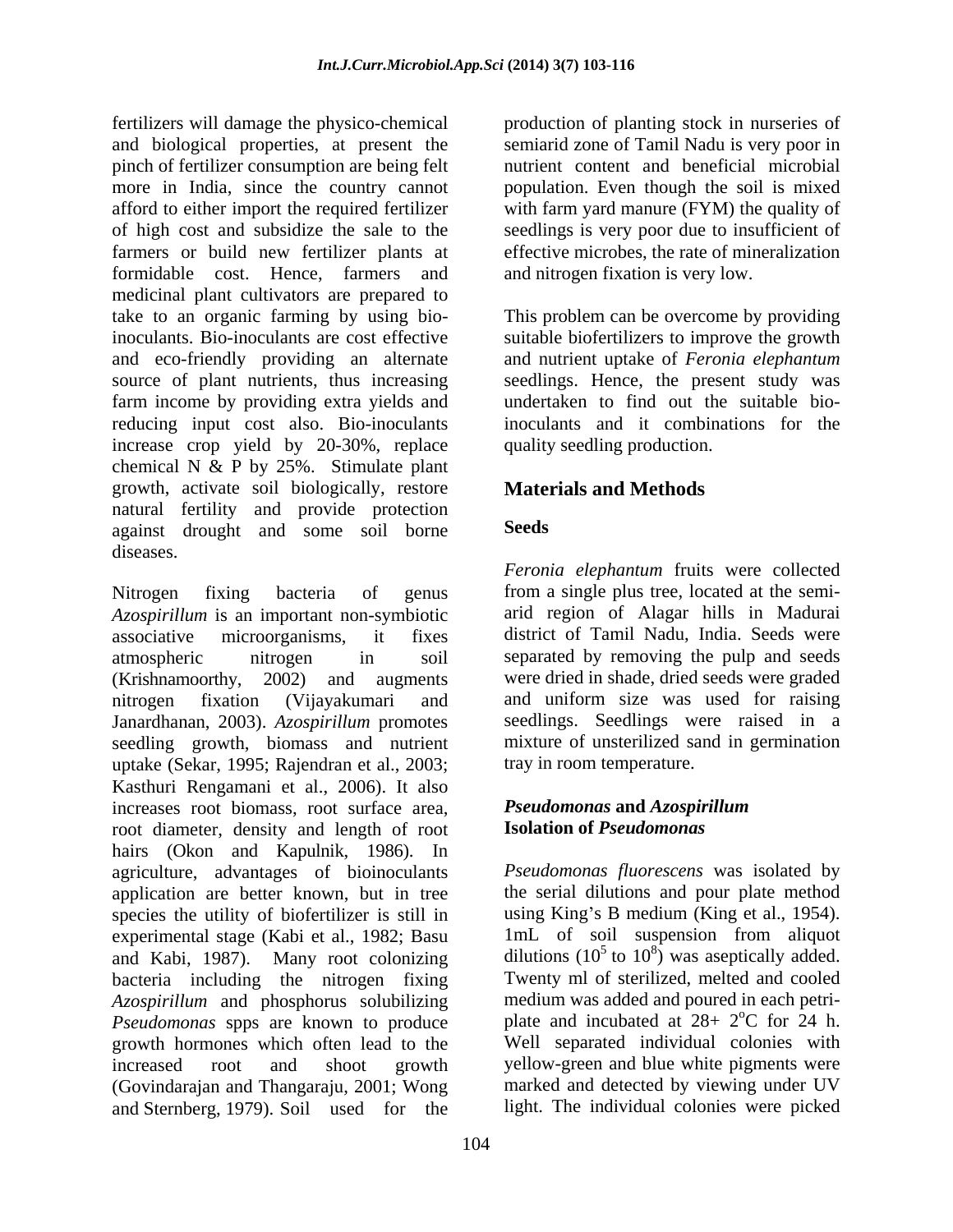up with sterilized loop and transferred on to fresh King's B medium. The plates were incubated at  $28+2$ <sup>o</sup>C for 24 h. The single colonies developed were transferred to King's B medium slants and the pure cultures so obtained were stored in refrigerator at 4<sup>o</sup>C and mass multiplied for

N-free semisolid Malate medium (NFB) was used to isolate Azospirillum (Dobereiner et al., 1976). *Casuarina* roots were washed in  $T_3$ -*Pseudomonas* (*Pseudomonas*) sterile distilled water and in  $25 \text{ mM}$   $\frac{132 \text{ galatonons}}{2}$  (relationships) phosphate buffer, pH 6.8, followed by three<br> $T_{4}$ - Azospirillum + AMF more washings in sterile distilled water (Baldani and Dobereiner, 1980). The root  $\frac{15}{6}$ - *Reudomonas* + AMF samples were cut into pieces (5 to 8mm long) and placed in 10 ml serum vials<br> $T_2^2$ - Control (Sand: Red soil: Farm Yard containing 5 ml of NFB medium. Other vials<br>Manure 2:1:1) containing NFB medium were inoculated with rhizosphere soil. The cultures were<br> **Experimental design** incubated at  $32^0$ C for 24-72 h. White; dense,  ${}^{0}C$  for 24-72 h. White; dense, **Experimental design** undulating pellicle formed just 1-3 mm below the surface of the medium was streaked on to Congo red plates and incubated at  $32^0$ C for 72 h. After the incubation period, small scarlet colonies were observed, indicating the presence of treatments and twenty four replicates. All *Azospirillum* sp. The isolated *Azospirillum* the plants were kept under identical nursery colonies were mass multiplied in nutrient broth (Rodriguez Caceres, 1982).

AM fungus (*Glomus fasciculatum*) was isolated and recorded as dominant species in the rhizosphere soil of *F.elephantum.* It was multiplied in pot culture in the sterilized  $\overline{\phantom{a} \phantom{a}}$   $\overline{\phantom{a} \phantom{a} \phantom{a}}$ mixture of sand: soil  $(1: 1 \text{ v/v})$  and maintained in the roots of *Sorghum vulgare* as the host plant. The inoculum contained extrametrical hyphae, chlamydospores and infected root segments were added in the

#### **Treatment**

 $\degree$ C for 24 h. The single seedlings were transplanted in 15 $\times$  20 cm. <sup>o</sup>C and mass multiplied for<br><sup>o</sup>C and mass multiplied for the companion of post soil based outline of further use.<br>Azospirillum, Pseudomonas and AM fungus **Isolation of** *Azospirillum* extending the *seconding* from the *seconding* seconding the *seconding* Seedlings were transplanted in  $13 \times 26$  cm. size polyethylene bags with a potting mixture of unsterilized sand: red soil: farm yard manure (2: 1: 1). Ten days after transplantation in polyethylene bags 10 grams of peat soil based culture of *Azospirillum*, *Pseudomonas* and AM fungus were inoculated by making holes in the rhizosphere of seedlings. T1- *Azospirillum* (*Azospirillum brasilense*) T2-ArbuscularMycorrhizal Fungi (AMF) (*Glomus fasciculatum)* T3-*Pseudomonas* (*Pseudomonas fluorescens*) T4- *Azospirillum* + AMF T5- *Azospirillum* + *Pseudomonas* T6- *Pseudomonas* + AMF T7- *Azospirillum*+ *Pseudomonas* + AMF T8- Control (Sand: Red soil: Farm Yard

# **Experimental design**

 ${}^{0}C$  for 72 h. After the experiment was set up in a completely Nursery experiments were conducted at the Tamilnadu Forest Department nursery located at Madurai, Tamil Nadu, India. The experiment was set up in a completely randomized block design (RCBD) with 8 condition up to 180 days.

Manure 2:1:1)

#### **Isolation of AM fungi calculated using the following formula: Seedling survival percentage was**

Number of seedlings present in each treatment

Seedling survival percentage=-----------------

Total number of seedlings transplanted in each treatment

#### **Harvesting and measurement**

root zones of each seedling. 180 days after transplanting from each treatment, a total of 12 seedlings were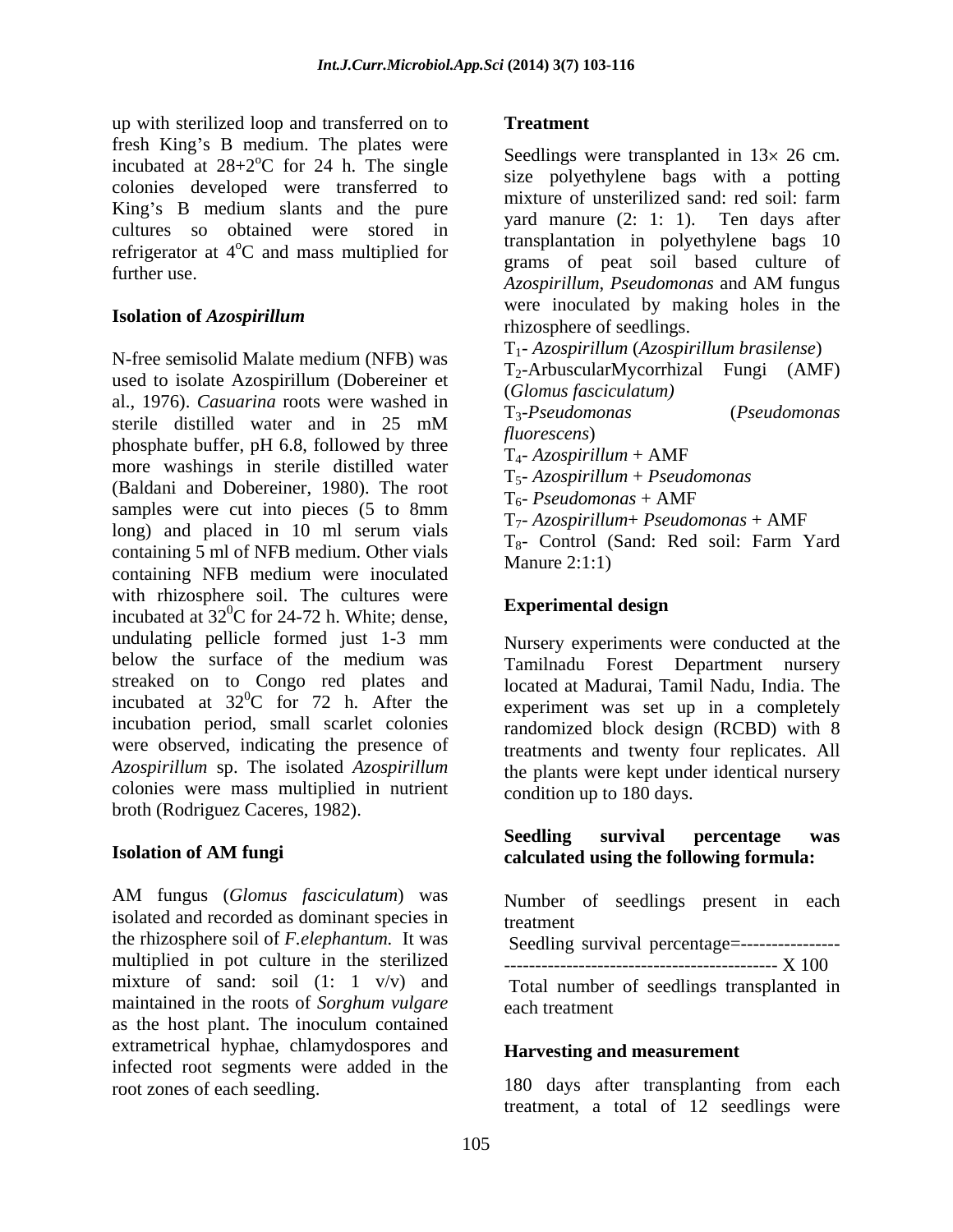randomly selected height and basal diameter  $H_2O_2$  for 10-45 minutes. They were again were recorded. Seedlings were carefully thoroughly rinsed with water several times uprooted without disturbing the root system and acidified by soaking in 40-50 ml of 1 % and washed in running tap water. Excess of HCl for 3 min. Acidified roots were stained water was wiped out by placing them in an acidic glycerol solution (500 ml between folds of blotting paper. The glycerol, 450 ml H2O, 50 ml 1 % HCl) seedlings were cut at collar region, dried containing 0.05% trypan blue. The trypan separately at  $70^{\circ}$  C in a paper bags placed in blue solution was poured off and the roots hot air oven and estimation of biomass (root were de-stained in acidic glycerol at room and shoot dry weight) was carried out using temperature. The stained roots were top pan electronic balance. mounted in a glass slide and percentage of

# **Quantitative estimation of the**

Dilution plate counting method was employed for the enumeration of microbial<br> **Seedlings Ouality Index** population in the soil samples. An appropriate dilution with King's B medium for *Pseudomonas* (King et al., 1954) N-free semi solid malate medium for *Azospirillum* (Dobereiner et al., 1976) were used for

was spread in sterile petriplates of 90-mm<br>Root collar diameter (mm) diameter and dispensed with respective media. Plates were rotated gently thrice in clockwise and anticlockwise direction to ensure uniform distribution of the soil suspension. The plates were incubated at 28  $\rm{^{0}C}$ . The colonies were counted on third day for *Pseudomonas* and *Azospirillum* using colony counter and expressed the population (cfu) colony-forming unit per gram of soil.

#### **Assessment of Mycorrhizal infection**

Mycorrhizal root infection was assessed following the procedure of Phillips and Hayman (1970). The root segments were placed in a 2.5 % aqueous solution of KOH (w/v) and boiled in a water bath at 90 $\degree$ C for 15 minutes. The roots were rinsed with repeated washing with water and lightened in  $H_2O_2$  (3 ml of 20 % NH<sub>4</sub>OH in 30 ml

and acidified by soaking in 40- 50 ml of 1 % temperature. The stained roots were infection was calculated.

**microorganisms** Percentage of Number of root bits showing AM infection Percentage of Number of root bits showing AM infection Root colonization  $=$  ---------------------- X 100 Total number of root bits examined

### **Seedlings Quality Index**

Seedlings Quality Index was calculated using the formula of Dickson (1960).

respective organisms.<br>Seedlings Quality Index (SQI) ---------------+ An aliquot of 1 ml of the respective dilution Height (cm) Shoot weight (g/plant) Total weight (g/ plant) Seedlings Quality Index (SQI) ----------------+<br>Height (cm) Shoot weight (g/plant)

 Root collar diameter (mm) Root weight (g/plant)

#### **Nutrient Analysis**

The oven-dried plant samples were ground to pass through a 0.5 millimeter plastic sieve before digestion and samples were taken for the bio-chemical analysis.

#### **Nitrogen and Phosphorous**

 C for Subbaro as modified by Bartlett (1925).The dried plant material was ground in a mortar and pestle and the total nitrogen content was estimated by the conventional micro-Kjeldahl method. Total phosphorus was estimated by the method of Fiske-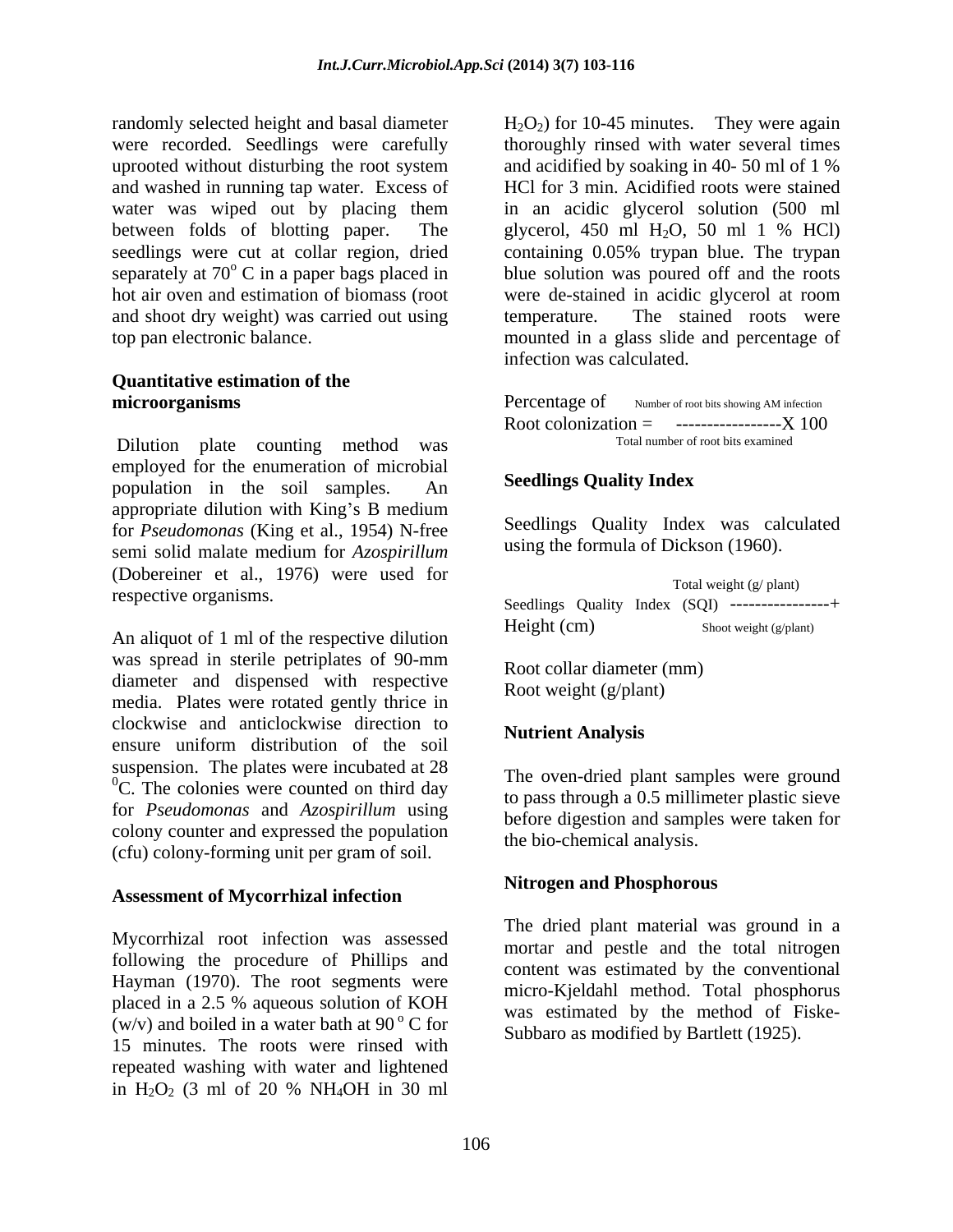# **Estimation of total potassium, calcium**

One gram of plant sample was digested with fungi + *Azospirillum* (T4) is superior when tri-acid mixture with  $HNO_3$ :  $H_2 SO_4$ :  $HClO_4$  compared with other dual inoculations. It was in the ratio of 9:2:1 until it became colorless. registered 40.90% and18.18% increase over After digestion it was filtered and the volume was made up to 100 ml. Potassium in the extract was determined using a flame **Basal diameter** photometer. Calcium and Magnesium were determined by the Versenate method as described by Jackson (1973). between, treatments and their interaction were

The data were statistically analyzed by significantly superior growth than other analysis of variance (ANOVA) and treatments on 180 days after inoculation. treatment means were separated using Thus registered 108.57% increase over Duncan's Multiple Range Test  $(P < 0.05)$  control respectively. Among double

## **Microbial population of potting media**

Analysis of nursery soil used for growing<br> *Eeronia* seedlings shows that the population<br> **Eventual seedlings**<br> **Eventual seedlings** *Feronia* seedlings shows that the population *Feronia* seedlings of *Pseudomonas* and *Azospirillum* reported in *F inoculated* with different biofertilizers of *Pseudomonas* and *Azospirillum* reported as 1.3 x  $10^8$  and 1.2 x  $10^6$  cfu/g of soil density was recorded as 8 spores/100g soil. combined inoculation of Azospirillum + AM

# **Growth enhancement estimation**

Significant increase in shoot length was<br>recorded in  $F$ -elephantum seedlings on par with AM  $(T_2)$  inoculated seedlings. inoculated with different biofertilizers Within double inoculations, AM fungi + compared to un-inoculated control at 180 days after inoculation (Table 1). Analysis of growth data revealed that the combined inoculation of *Azospirillum* +AM fungi+ *Pseudomonas*  $(T_7)$  was found to be the most<br>effective combination in increasing the **Shoot biomass** effective combination in increasing the growth of seedlings at all stages. Among the individual inoculation,  $Azospirillum(T<sub>1</sub>)$ 

**and magnesium** on par with AM fungi (T2) inoculated showed higher shoot length and statistically seedlings. Within double inoculations, AM control in single and dual inoculations.

### **Basal diameter**

**Statistical analysis** Combined inoculation of Azospirillum + AM (1955). inoculation, *Azospirillum*+ *AM fungi* (T4) **Results and Discussion** par with AM fungi+ *Pseudomonas* (T<sub>5</sub>). The result revealed that the difference found to be highly significant (Table 1). Combined inoculation of *Azospirillum* + AM fungi+ *Pseudomonas*  $(T_7)$  showed control respectively. Among double registered higher basal diameter but it was on

### **Root length**

<sup>8</sup> and 1.2 x  $10^6$  cfu/g of soil compared to un-inoculated control (Table 1). respectively, assessment of AM spore Analysis of growth data revealed that the **Shoot length** growth of seedlings at all stages. Among the recorded in *F.elephantum* seedlings Significant increase in Root length was recorded in *F. elephantum* seedlings inoculated with different biofertilizers Analysis of growth data revealed that the combined inoculation of *Azospirillum* + AM fungi+ *Pseudomonas*  $(T_7)$  was found to be the most effective combination in increasing the individual inoculation, *Azospirillum* (T<sub>1</sub>) showed higher shoot length and statistically on par with AM  $(T_2)$  inoculated seedlings. Within double inoculations, AM fungi + *Azospirillum*  $(T_4)$  is superior when compared with other dual inoculations. It was recorded that 56.81% and 22.72% increase over control in single and dual inoculations (Table.1).

### **Shoot biomass**

The data pertaining that the shoot biomass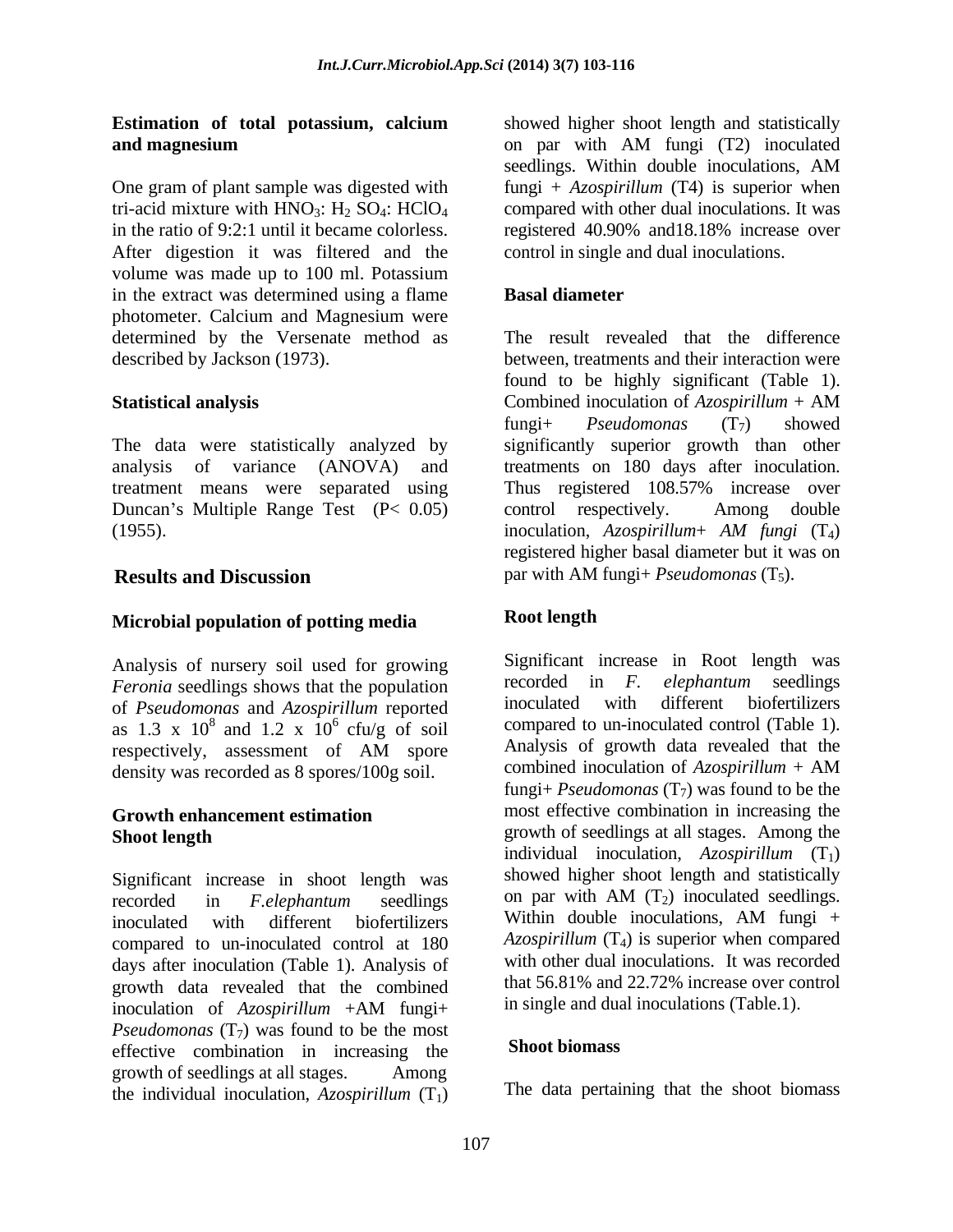increase in the treated seedlings, presented in Seedling quality index Table - 2. The result indicated that significant responses were observed among the Maximum good quality seedlings were treatments evaluated at 180 days after obtained in treatment (T7) *Azospirillum* + biofertilizer inoculation. The largest *Pseudomonas* + AM Fungi recorded highest significant biomass in the shoot was recorded in seedlings inoculated with  $Azospirillum +$  inoculation,  $Azospirillum(T<sub>1</sub>)$  and AM Fungi  $AM + Pseudomonas(T_7)$ . It was recorded  $(T_2)$ , double inoculation, AM Fungi 77.47 % increase over control. It was +*Azospirillum* (T4) had higher seedling followed by inoculation with *Azospirillum* + quality index than other treatments (Fig. 1). AM fungi  $(T_4)$ . Among single and double inoculations, *Azospirillum* (T<sub>1</sub>) and **Nutrient content estimation**  $Azospirillum + AM fungi (T<sub>4</sub>)$  were the most effective in producing shoot biomass. It was recorded 62.58 % and 29.46% increase over

The data of root biomass showed significant seedlings inoculated with  $Azospirillum + AM$ difference between the treatments.  $+$  *Pseudomonas*  $(T_7)$  followed by double Inoculation of  $Azospirillum$  (T<sub>1</sub>) alone and in inoculation of  $Azospirillum + AM$  (T<sub>4</sub>). The combination with other biofertilizers was above treatment accounted 319%, 251% and found to increase significantly root biomass when compared to other treatments. Root biomass was the highest in  $Azospirillum +$  between  $Pseudomonas + AM + (T<sub>6</sub>)$ . AM fungi + *Pseudomonas*  $(T_7)$  followed by  $A_{7}$  *Agospirillum + Pseudomonas*  $(T_5)$  Among  $Azospirillum + AM$  fungi  $(T_4)$ . It was single and double inoculations  $Azospirillum$ recorded 100.18% increase over control. It  $(T_1)$  and  $AM + Azospirillum (T_4)$  recorded was also statistically on par with *Azospirillum*  $+$  AM fungi  $(T_4)$  and  $Azospirillum +$  other treatments *Pseudomonas*  $(T_5)$ . Among single and double inoculations  $(T_1)$  *Azospirillum* treated **Phosphorus** seedlings and combination with *Azospirillum* + AM fungi showed better root biomass than The phosphorus content was the highest in the other treatments. It was recorded  $69.21\%$  seedlings treated with  $Azosnirillum+ AM +$ other treatments. It was recorded 69.21 % seedlings treated with  $Azospirillum + AM +$ <br>and 52.37% increase over control (Table 2).

Seedling biomass maximum in the treatment control plants respectively. Among single comprising of  $Azospirillum + AM$  fungi + inoculations,  $Azospirillum$  (T<sub>1</sub>) had more *Pseudomonas*  $(T_7)$  and it was 90.95% more Phosphorous content than the rest (Table 3). than that of control. Seedlings inoculated with *Azospirillum* + AM fungi (T4) recorded 64.90% highest biomass followed by *Azospirillum* alone  $(T_1)$  75.25% more than the control (Table 2). control (Table 2). showed the highest amount in combination of

#### **Seedling quality index**

*Pseudomonas* + AM Fungi recorded highest seedling quality index. Among the single inoculation, *Azospirillum* (T<sub>1</sub>) and AM Fungi  $(T_2)$ , double inoculation, AM Fungi

#### **Nutrient content estimation**

### **Nitrogen**

control. Total Nitrogen content of *F. elephantum* **Root Biomass** significantly increased over control (Table 3). seedlings inoculated with biofertilizers had The highest Nitrogen content was observed in seedlings inoculated with *Azospirillum* + AM inoculation of Azospirillum  $+$  AM (T<sub>4</sub>). The above treatment accounted 319%, 251% and 203% more than that of control respectively. Statistically there is no significant difference between *Pseudomonas*+  $AM + (T_6)$ , *Azospirillum* + *Pseudomonas* (T5). Among single and double inoculations, *Azospirillum*  $(T_1)$  and AM + *Azospirillum*  $(T_4)$  recorded higher nitrogen content when compared to other treatments.

#### **Phosphorus**

Total biomass of seedling<br>the constant of the second product the second product the second product the second product the second product the second product the second product the second product the second product the secon The phosphorus content was the highest in the seedlings treated with *Azospirillum*+ AM + *Pseudomonas* (T<sub>7</sub>) followed by *Azospirillum*+<br>AM (T<sub>4</sub>) and AM + *Azospirillum* (T<sub>5</sub>) AM  $(T_4)$  and AM + *Azospirillum*  $(T_5)$ registering and 280% more than that of Phosphorous content than the rest (Table 3).

#### **Potassium, Calcium and Magnesium**

K, Ca, and Mg content in the seedlings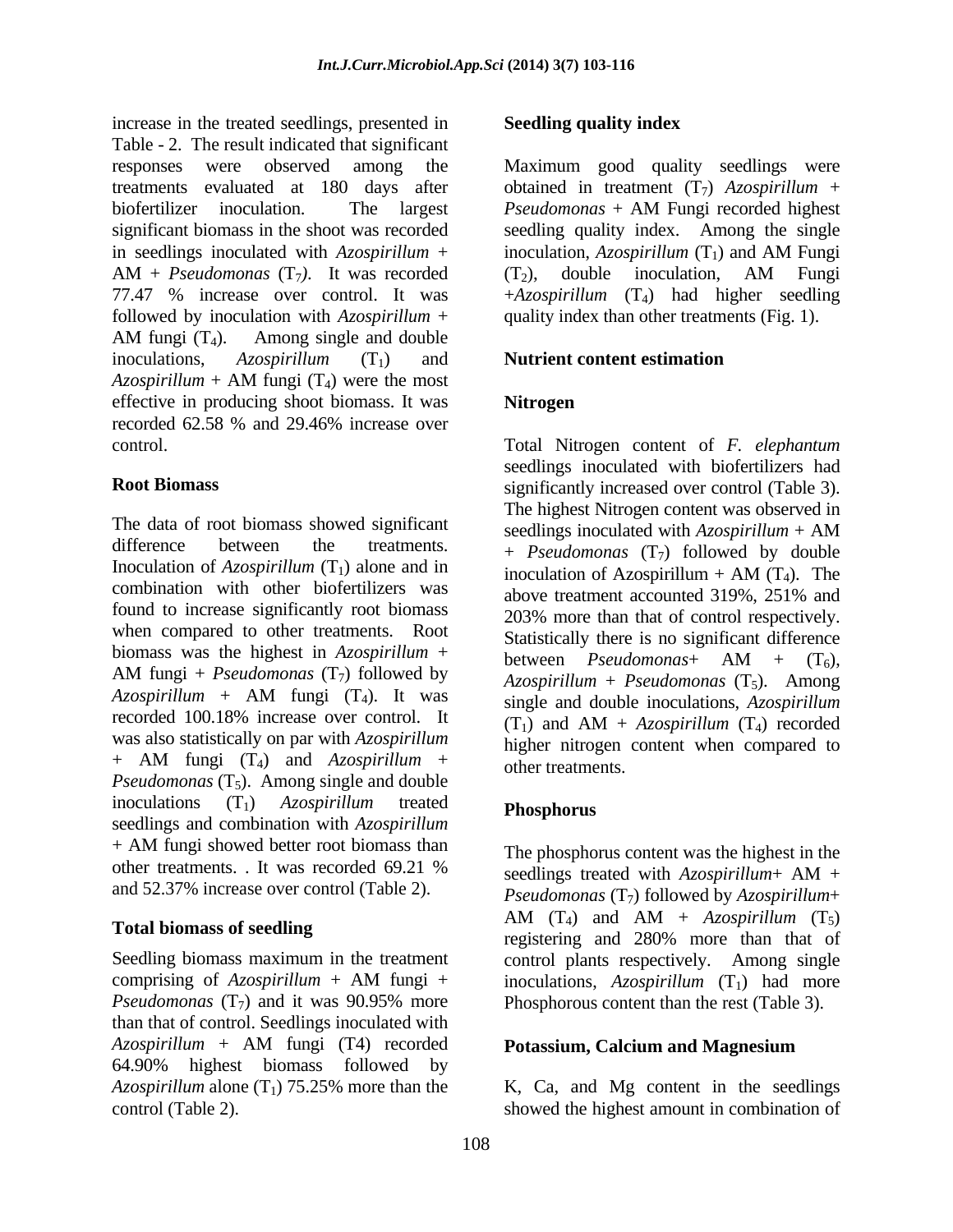*Azospirillum* + *Pseudomonas* + AM (T7) single inoculations, plants inoculated with contained more K, Ca and Mg than other accumulation, root surface area, root

secreted by plant root systems they can also directly or indirectly stimulate plant growth. or biological control agents, according to the of plant growth-promotion when agronomic Jayashree, 2007), Delonix regia crops are inoculated with rhizobacteria. (Meenakshisundaram et al., 2011), These include increases in the nitrogen Erythrina indica (Rajendran, 2012), of sulfur, increases in nitrate availability, the extra-cellular production of antibiotics, lytic the induction of plant systemic resistance

In the present study, the shoot and root by obtained in a loculation with AM fungi is seedlings inoculated with bioinoculants. The plant (Abbott and Robson, 1982). In the increase of growth may be attributed to high

followed by *Azospirillum* + AM (T4). Among 1990). It increase in germination rate, plant *Azospirillum* (T<sub>1</sub>) inoculated seedlings water uptake, increased dry matter single treatments (Table 3). diameter density and root hair (Tien et al., Microorganisms are commonly found present study, *Azospirillum* inoculated organized in micro-colonies in the seedlings showed better growth and root rhizosphere soil. At the same time these biomass when compared to the control. micro-colonies benefit from the nutrients Growth may be attributed due to increased These growth promoting rhizobacteria are production of gibberellins and cytokinin like classified as biofertilizers, plant stimulators substances (Tien et al., 1979) which promote degree to which they can fix nitrogen, results corroborate with earlier studies directly promote growth or protect plants conducted on tree species of *Casuarina*  against plant pathogens (Bloemberg and *equisetifoli*a (Rajendran et al., 2003), Lugtenberg, 2001). Several methods have *Moringa* o*leifera* (KasthuriRengamani et al., been suggested to explain the phenomenon 2006), *Acacia* n*ilotica* (Rajendran and fixation, the production of auxin, *Azadiracta* i*ndica* (Alagesaboopathi and gibberellin, cytokinin, ethylene, the Rajendran, 2009) and *Tectona* g*randis* solubilization of phosphorus and oxidation (Subramanian et al., 2000; Rajan et al., field experiment (Okon, 1985; Sumner, height, leaf size, enhanced minerals and water uptake, increased dry matter accumulation, root surface area, 1979). To support the earlier reports, the root biomass and accumulation of nitrogen (Wong and Sternberg, 1979) and the the growth of the seedlings. The above Jayashree, 2007), *Delonix* r*egia* (Meenakshisundaram et al., 2011), *Erythrina* i*ndica* (Rajendran, 2012), 2000).

enzymes, hydrocyanic acid, and increases in Phosphate plays a major role in the root root permeability, strict competition for the development (Kuccy, 1987). Stribley (1987) available nutrients and root sites, as well as reported that P seems to be the most (Chanway, 1997; Kloepper, 1993). growth and other nutrients such as N, K, Ca, height, collar diameter, dry matter and known to enhance plant growth by quality seedlings were higher in the *Feronia*  improving the mineral nutrient of the host accumulation of chlorophyll and protein in of seedlings were found to be higher in the the plant tissue by the application of inoculated seedlings. It is also recorded that nitrogen fixing bacteria of the genus increased nutrient content especially P *Azospirillum*. Similarly, previous report also uptake. The present result corroborate with supports the plant growth of agronomically earlier report of Abbott and Robson (1982) important field crops by 10 to 30% in the important nutrient involved for the plant and Mg are translocated along with AM hyphae. Inoculation with AM fungi is plant (Abbott and Robson, 1982). present study mycorrhizal infection in roots and quality seedling production of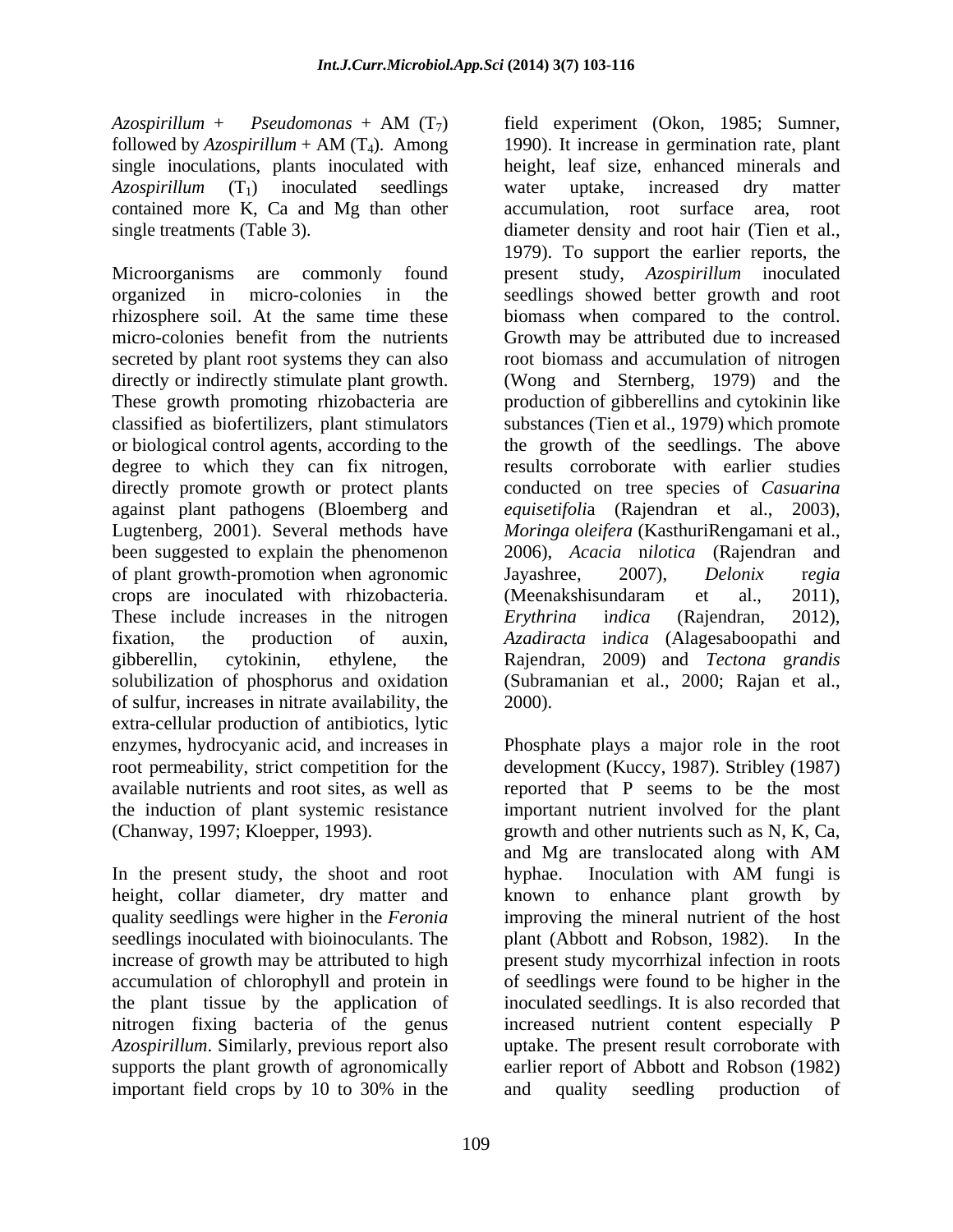*Azadirechta* i*ndica* (Alagesaboopathi and Rajendran, 2009), *Casuarina* e*quisetifolia* fungi in association with the host root 2003). system (Howeler et al., 1981).

to extensive external network of mycelium with the host root system $40$ . In the present *Azospirillum* +*Pseudomonas* influence the

1983) and potato (Bakker et al., 1086; Burr and Patil, 1992) and AM fungi (Young et et al., 1975; Schippers et al., 1987). Similarly, in the present study *Pseudomonas* height, stem girth and total biomass. It may content was found maximum in the The combined treatment *Pseudomonas +* exert the maximum influence on various growth parameters of *F. elephantum*

(Rajendran et al., 2003), *Acacia* n*ilotica* growth, dry matter production and yield of (Rajendran and Jayashree, 2007)*, Delonix*  tomato crop (Yan et al., 2003) and r*egia* (Meenakshisundaram et al., 2011) and inoculation with *Pseudomonas fluorescens Tectona* g*randis* (Rajan et al., 2000) This *+ Azotobacter chroococcum + Azospirillum* can be attributed to the increased absorbing *brasilense* in combination recorded higher surface area due to extensive external plant growth and yield as well as control of network of mycelium produced by the AM the nematode in tomato crop (Yan et al., recorded. Similarly, *P. fluorescens* inoculation significantly increased plant the nematode in tomato crop (Yan et al., 2003).

In the present study AM fungi inoculation Fungi with *Pseudomonas* influence the enhanced the plant growth and biomass of *F.*  growth and biomass of *F. elephantum elephentum* seedlings this can be attributed seedlings. It is relevant to mention here that to the increased absorbing surface area due *Pseudomonas* by virtue of its capacity to produced by the AM fungi in association substances like IAA and GA might induce <sup>40</sup>. In the present the growth of *F. elephantum* seedlings study, triple inoculantion with AM fungi + (Siddiqui, 2003; Ramamoorthy, 1982). growth and biomass of *F. elephentum* inoculations of *Azospirillum* + *Pseudomonas* seedlings and it was also corroborate with +AMF produced excellent growth, biomass earlier report of Priya Rani et al. (1991). and tissue nutrient concentration. The greater height, diameter and dry matter of Variability in plant growth promotion and the *F. elephantum* seedlings due to codisease suppression by strains of inoculation of all the biofertilizers might *Pseudomonas* spp. has been reported in field strongly improve accumulation of nitrogen trials conducted with sugar beet (Suslow and due to Azospirillum (Gaur, 1990), more Schroth, 1982), wheat (Weller and Cook, phosphorus uptake by *Pseudomonas* (Gunjal In the present study dual inoculation of AM Fungi with *Pseudomonas* influence the multiply certain growth promoting (Siddiqui, 2003; Ramamoorthy, 1982). Among all the treatments are combined and tissue nutrient concentration. The greater height, diameter and dry matter of the *F. elephantum* seedlings due to coand Patil, 1992) and AM fungi (Young et al., 1988).

inoculated seedlings produced better plant The total chlorophyll and soluble protein be due to inoculation of phosphate seedlings inoculated with *Azospirillum*. This solubilizing microorganism *Pseudomonas* increase is in agreement with other findings which has shown stable and consistent (Singh et al., 1983) and was attributed to the capacity to solubilize insoluble phosphorus greater supply of nitrogen to growing tissues and thus making it available to plants and (Arther and Kawlis, 1994). Similarly suppression of pathogenic microorganism. increase in chlorophyll and soluble protein *AM fungi + Azospirillum* (T7) were found (Sekar et al., 1995) with inoculation of content was found maximum in the content was also recorded in shola species *Azospirillum +* Phosphobacterium.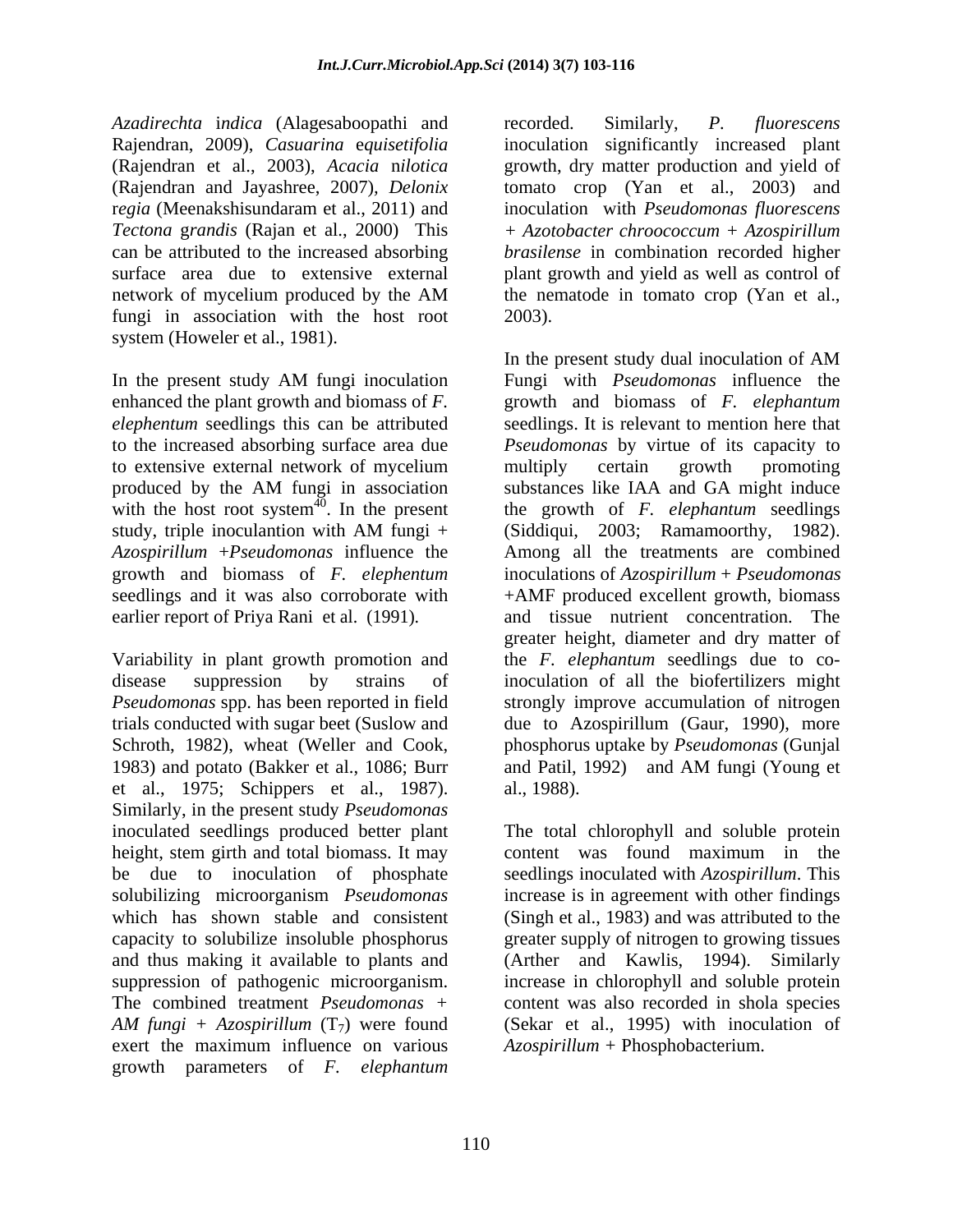| S.No | Treatments | No of           | Collar                            | Shoot length (cm)             | Root length                  | Total length              |
|------|------------|-----------------|-----------------------------------|-------------------------------|------------------------------|---------------------------|
|      |            | leaves          | diameter                          |                               | (cm)                         | (cm)                      |
|      |            |                 | (mm)                              |                               |                              |                           |
|      |            | 39 <sup>°</sup> | $0.66^{\circ} \pm 0.013$          | $31.72^e \pm 0.442$           | $69.32^{\text{d}} \pm 1.511$ | $101.04^d \pm 1.953$      |
|      |            | $37^{\circ}$    | $\sqrt{0.64^c} \pm 0.017$         | $27.42^e \pm 0.190$           | $66.14^c \pm 1.599$          | $93.56^{\circ} \pm 1.789$ |
|      |            | 33 <sup>t</sup> | $\pm$ 0.014<br>$0.52^b$           | $24.26^{ab} \pm 1.001$        | $44.90^a \pm 1.307$          | $69.16^a \pm 2.308$       |
|      |            | $42^{\circ}$    | $\pm 0.015$<br>$0.56^{\circ}$     | $26.60^{\text{cd}} \pm 0.620$ | $54.76^b \pm 1.192$          | $81.36^b \pm 1.812$       |
|      |            | $35^{\circ}$    | $0.54^b \pm 0.016$                | 25.42 <sup>bcd</sup> 0.815    | $54.60^b \pm 1.756$          | $80.02^b \pm 2.571$       |
|      |            | $34^{\circ}$    | $0.54^{b}$<br>$^{\prime}$ ± 0.012 | $24.80^{abc} \pm 1.215$       | $45.84^a \pm 0.761$          | $70.64^a \pm 1.976$       |
|      |            | $48^{\alpha}$   | $\pm 0.013$<br>$0.73^{\circ}$     | $33.42^e \pm 1.215$           | $75.44^d \pm 1.132$          | $108.86^d \pm 2.347$      |
|      |            | $26^{\circ}$    | $0.35^a \pm 0.013$                | $22.74^e \pm 1.215$           | $44.40^a \pm 1.307$          | $67.14^a \pm 2.522$       |

**Table.1** Effect of bio-inoculants on the growth of *Feronia elephantum* seedlings (180 days after inoculation)

Means followed by a common letter(s) in the same column are not significantly different at the 5 % level by DMRT

T1- *Azospirillum*;T2-ArbuscularMycorrhizal Fungi (AMF) ;T3-*Pseudomonas* ;T4- *Azospirillum* + AMF; T5- *Azospirillum* + *Pseudomonas*; T6- *Pseudomonas* + AMF;T7- *Azospirillum*+ *Pseudomonas* + AMF  $T_8$ - Control (Sand: Red soil: Farm Yard Manure 2:1:1)

**Table.2** Effect of bio-inoculants on the biomass (g/dry wt.) of *Feronia elephantum* seedlings (180 days after inoculation)

| S. No | Treatments | Leaf                                                                   | Shoot              | Root            | Total Biomass      |
|-------|------------|------------------------------------------------------------------------|--------------------|-----------------|--------------------|
|       |            | $\Omega$ 22 <sup><math>\sigma</math></sup><br>$\overline{\phantom{a}}$ | $30.24^{\circ}$    | $46.01^{\circ}$ | 85.47 <sup>c</sup> |
|       |            | 8.20                                                                   | 24.01 <sup>b</sup> | $43.83^{\circ}$ | $76.04^c$          |
|       |            | $8.44^{\circ}$                                                         | $22.87^b$          | $30.89^{b}$     | $62.20^{b}$        |
|       | $-4$       | 8.76 <sup>t</sup>                                                      | 24.08 <sup>b</sup> | $41.43^c$       | $74.27^{\circ}$    |
|       |            | 8.65                                                                   | $23.04^b$          | $38.14^{b}$     | $69.83^t$          |
|       |            | 8.55                                                                   | $22.87^b$          | $33.27^{b}$     | $64.69^{b}$        |
|       |            | $10.48^{\rm d}$                                                        | $33.01^{\circ}$    | $54.43^{\circ}$ | $97.92^{\text{d}}$ |
|       |            | $7.88^{a}$                                                             | $18.60^{\circ}$    | $27.19^{4}$     | $53.67^{\circ}$    |

Means followed by a common letter(s) in the same column are not significantly different at the 5 % level by DMRT

T1- *Azospirillum*;T2-ArbuscularMycorrhizal Fungi (AMF) ;T3-*Pseudomonas* ;T4-  $Azospirillum + AMF$ ; T<sub>5</sub>-  $Azospirillum + Pseudomonas$ ; T<sub>6</sub>-  $Pseudomonas + AMF$ ; T<sub>7</sub>-*Azospirillum*+ *Pseudomonas* + AMF T<sub>8</sub>- Control (Sand: Red soil: Farm Yard Manure 2:1:1)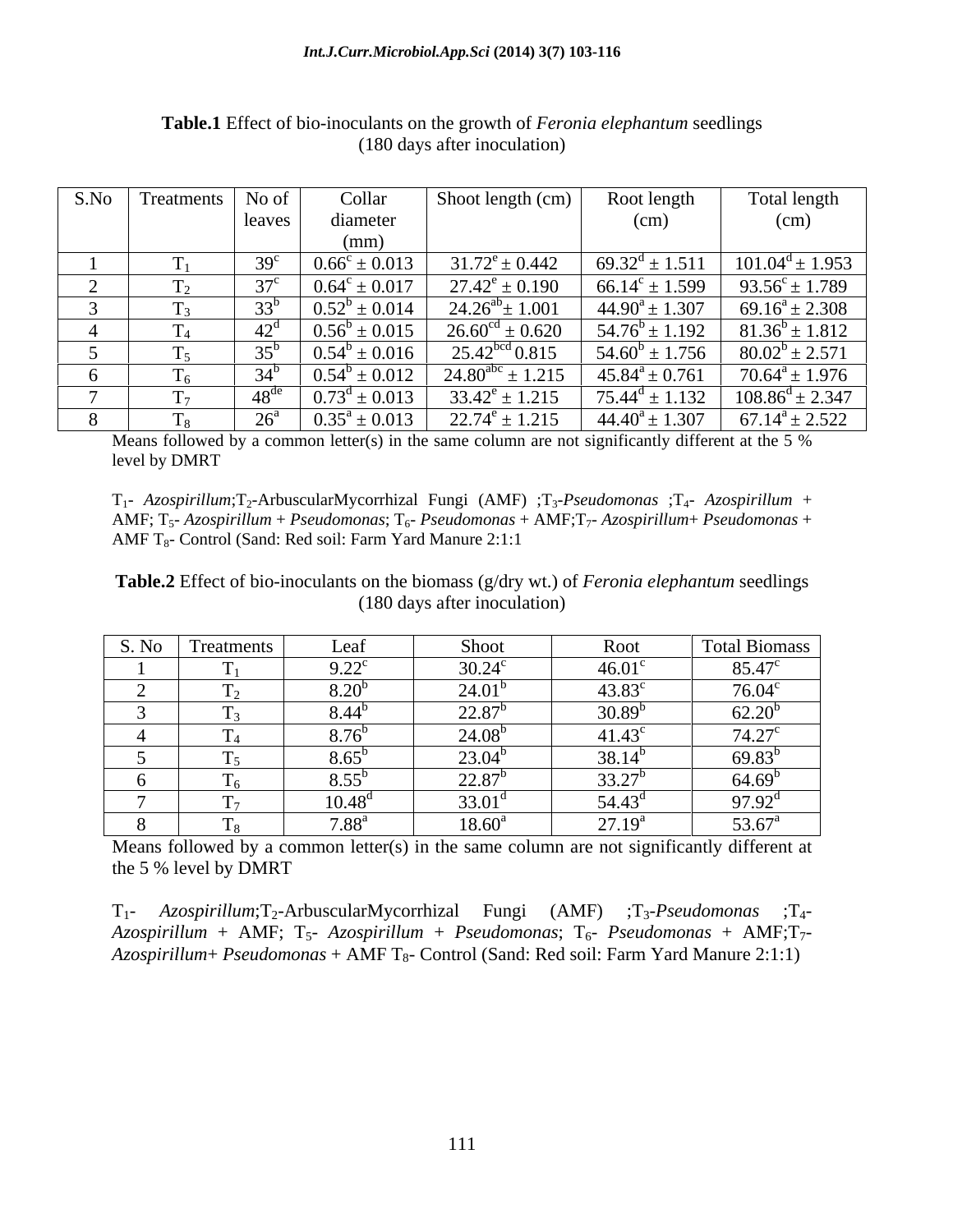| Treatments              | Tota.           | N(% )             | $P$ (%)      | $K(\%)$                      | $Ca(\%)$                       | $Mg(\%)$    |
|-------------------------|-----------------|-------------------|--------------|------------------------------|--------------------------------|-------------|
|                         | <b>Biomass</b>  |                   |              |                              |                                |             |
|                         | $85.47^{\circ}$ | 2.02(1.371)       | 0.100(0.067) | 1.321(0.897)                 | 1.410(0.957)                   | 0.29(0.196) |
| m                       | $76.04^{\circ}$ | 2.22(1.504)       | 0.102(0.069) |                              | $1.320(0.820)$   1.405 (0.873) | 0.28(0.174) |
| m                       | $62.20^{b}$     | 2.42(1.851)       | 0.103(0.078) | 1.326(1.011)                 | 1.426(1.087)                   | 0.32(0.244) |
| $\mathbf{r}$<br>$\pm 4$ | $74.27^{\circ}$ | 1.096)<br>2.04(1) | 0.100(0.053) | 1.321(0.710)                 | 1.405(0.755)                   | 0.30(0.161) |
| $\mathbf{r}$            | $69.83^{b}$     | 2.04(1.315)       | 0.101(0.065) | 1.322(0.852)                 | 1.406(0.906)                   | 0.30(0.193) |
| $\mathbf{r}$<br>16      | $64.69^{\circ}$ | 2.00(1.122)       | 0.098(0.055) | $1.300(0.729)$ 1.406 (0.789) |                                | 0.31(0.174) |
| $\mathbf{r}$            | $97.92^{\circ}$ | 2.44(2.133)       | 0.107(0.093) | 1.389(1.214)                 | 1.486(1.299)                   | 0.36(0.314) |
|                         | $53.67^{\circ}$ | 1.94 (0.893)      | 0.101(0.044) |                              | $1.300(0.569)$   1.400 (0.613) | 0.31(0.135) |

**Table.3** Total Biomass, Nutrient concentration and nutrient content (g/seedling) of *F.elephantum* seedlings inoculated with different bio-inoculants (180 days after inoculation)

Means followed by a common letter(s) in the same column are not significantly different at the 5 % level by DMRT

Figures are parenthesis is nutrient uptake (g/plant)

T1- *Azospirillum*;T2-ArbuscularMycorrhizal Fungi (AMF) ;T3-*Pseudomonas* ;T4-  $Azospirillum + AMF$ ;  $T_5$ -  $Azospirillum + Pseudomonas$ ;  $T_6$ -  $Pseudomonas + AMF$ ;  $T_7$ -*Azospirillum*+ *Pseudomonas* + AMF T<sub>8</sub>- Control (Sand: Red soil: Farm Yard Manure 2:1:1)

**Fig.1** Seedling quality index of *Feronia elephantum* inoculated with bio-inoculants



T1- *Azospirillum*;T2-ArbuscularMycorrhizal Fungi (AMF) ;T3-*Pseudomonas* ;T4-  $Azospirillum + AMF$ ;  $T_5$ -  $Azospirillum + Pseudomonas$ ;  $T_6$ -  $Pseudomonas + AMF$ ;  $T_7$ -*Azospirillum*+ *Pseudomonas* + AMF T8- Control (Sand: Red soil: Farm Yard Manure 2:1:1)

low cost farm grown inputs with minimum use of synthetic fertilizers, which work in

Long-term sustainability in agriculture and holistic approach of sustainable utilization forestry is possible only through the use of of bio-resources and management with harmony with nature. This study is a perpetually renewable inputs helping inlocally available resources in cultivation of *Feronia elephentum.* Bio fertilizers act as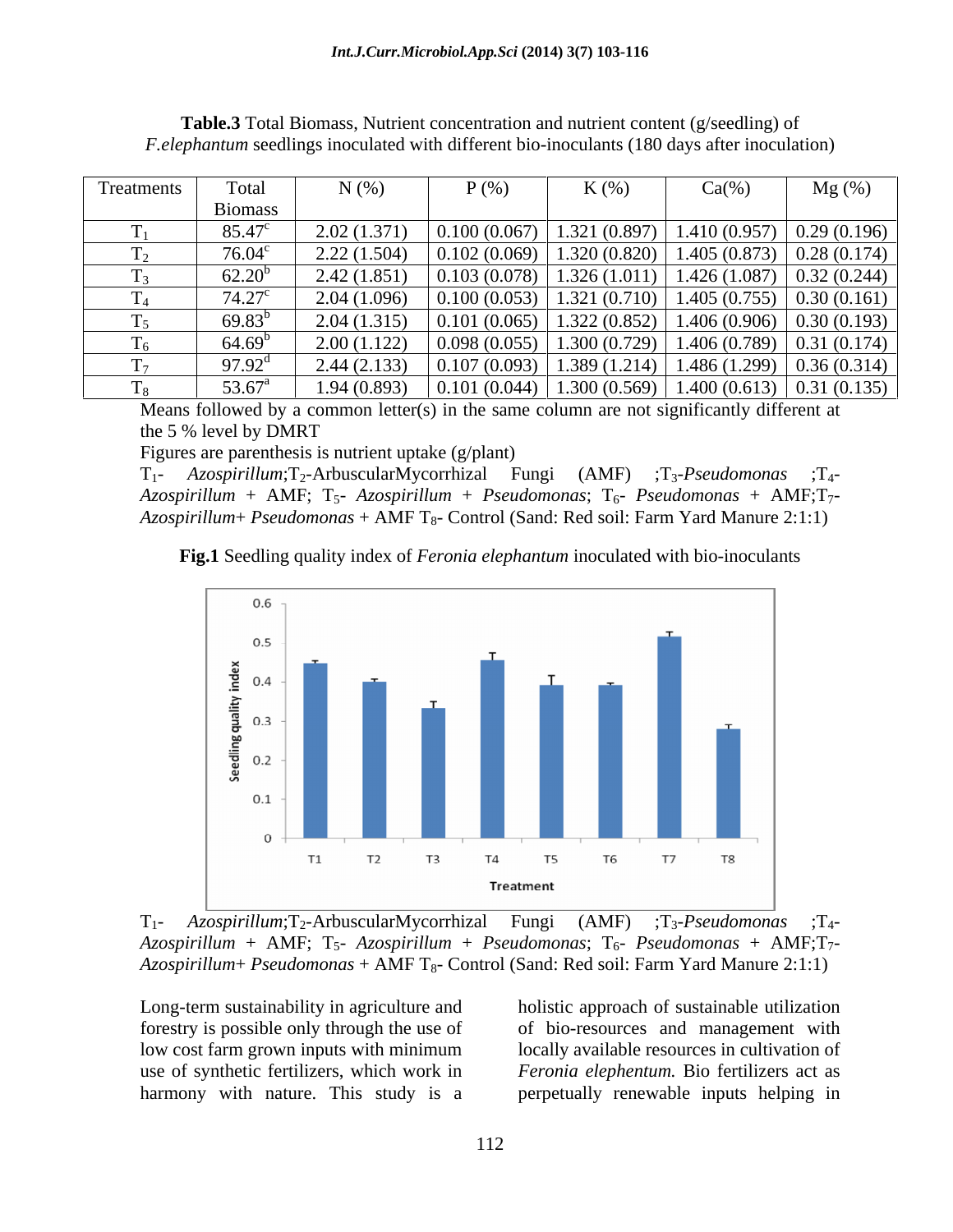better tree crop nutrient management and maintenance of soil health, better soil and water management leading to improved forestry practices. It is inferred that under appropriate technology, the use of efficient

quality seedlings which may perform well infection of cereals with in impoverished soil. The present study Azospirillum spp. Soil Biol. clearly shows that the application of bio inoculants such as nitrogen fixing bacteria Basu,P.K. and Kabi, M.C. (1987) Effect of Azospirillum, phosphate solubilizing application of biofertilizers on the bacteria and bio control agent of growth and nodulation of seven *Pseudomonas* and nutrient mobilizing microorganisms of AM Fungi plays a significant role in increasing the growth Bloemberg, G. V. and Lugtenberg, B.J.J. response of *F. elephentum* seedlings in a stipulated period, thereby producing good quality planting stock. rhizobacteria, current Opinion Plant

- Abbott, L.K. and Robson, A.D. (1982) agriculture and selection of fungi for 1383.
- Alagesaboopathi, C. and Rajendran, K. soil bacteria, An emerging (2009) Effect of bioinoculants on technology for reforestation. For Sci.
- Anurag, M., Sandeep, A., Rajiv Gupta, M., Feroniaelephantum(Corr) Fruit Pulp Extract on Indomethacininduced
- 
- Bakker, P.A., Lamers, J.G., Bakker, A.W., Marugg, J.D., Weisbeek, P.J. and

Schippers, B. (1986) The role of siderophores in potato tuber yield increase by Pseudomonas putida in a short rotation of potato. Neth. J Plant Pathol. 92, 249-256.

- microbial inoculants helps to produce the Baldani, V. L. D. and Dobereiner, J. (1980) Host-plant specificity in the infection of cereals with Azospirillum spp. Soil Biol. Biochem. 12, 433-439.
	- forest legumes, Ind For. 113 (4), 249-257.
	- (2001) Molecular basis of plant growth promotion and bio-control by Bio. 4, 343-350.
- **References** Burr, T.J., Schoth, M.N. and Suslow, T. The role of vesicular strains of Pseudomonas fluorescens arbuscularmycorrhizal fungi in and P, putida, Phytopathol. 68, 1377- (1978) Increased potato yield by treatment of seedpieces with specific 1383.
	- inoculation Aus, J Agric, Res. 33, Chanway, C.P. (1997) Inoculation of tree 389-408. roots with plant growth-promoting quality seedling production of 43, 99-112. soil bacteria, An emerging technology for reforestation. For Sci. 43, 99-112.
	- Azadirechtaindica (A.) Juss, J Phytol Dickson, A., Leat, A.L. and Hosner, J.L. Res. 22 (1), 125 – 130. (1960) For Chron. 36, 237-241.
	- Rajesh Kumar, P. and Ashish Dobereiner, J., Marriel, I.E. and Nery, M. Kumar, S. (2009) Effect of (1976) Ecological distribution of SpirillumlipoferumBeijerinck. Can. J Microbiol. 22, 1464-1473.
	- Gastric Ulcer in Albino Rats, Trop J Duncan, D.B. (1955) Multiple range and Pharm Resear. 8(6), 509-514. multiple f-tests. Biometrics. 11, 1-42.
- Arther, D.A.J. and Kawlis, N.R. (1993) Fiske, Cyrus. H. and Subbaro, Y. (1925) Influence of Vesicular The colorimetric determination of arbuscularmycorrhizalfungi on the phosphrous, J of Biol, chemi 66 (2) response of potato to phosphorus 375-400. Jackson, M.L. Soil deficiency, Plant Phy. 101, 147-160. Chemical Analysis.(1973) Printice 375-400.Jackson, M,L, Soil Hall of India (Pvt) Ltd., New Delhi.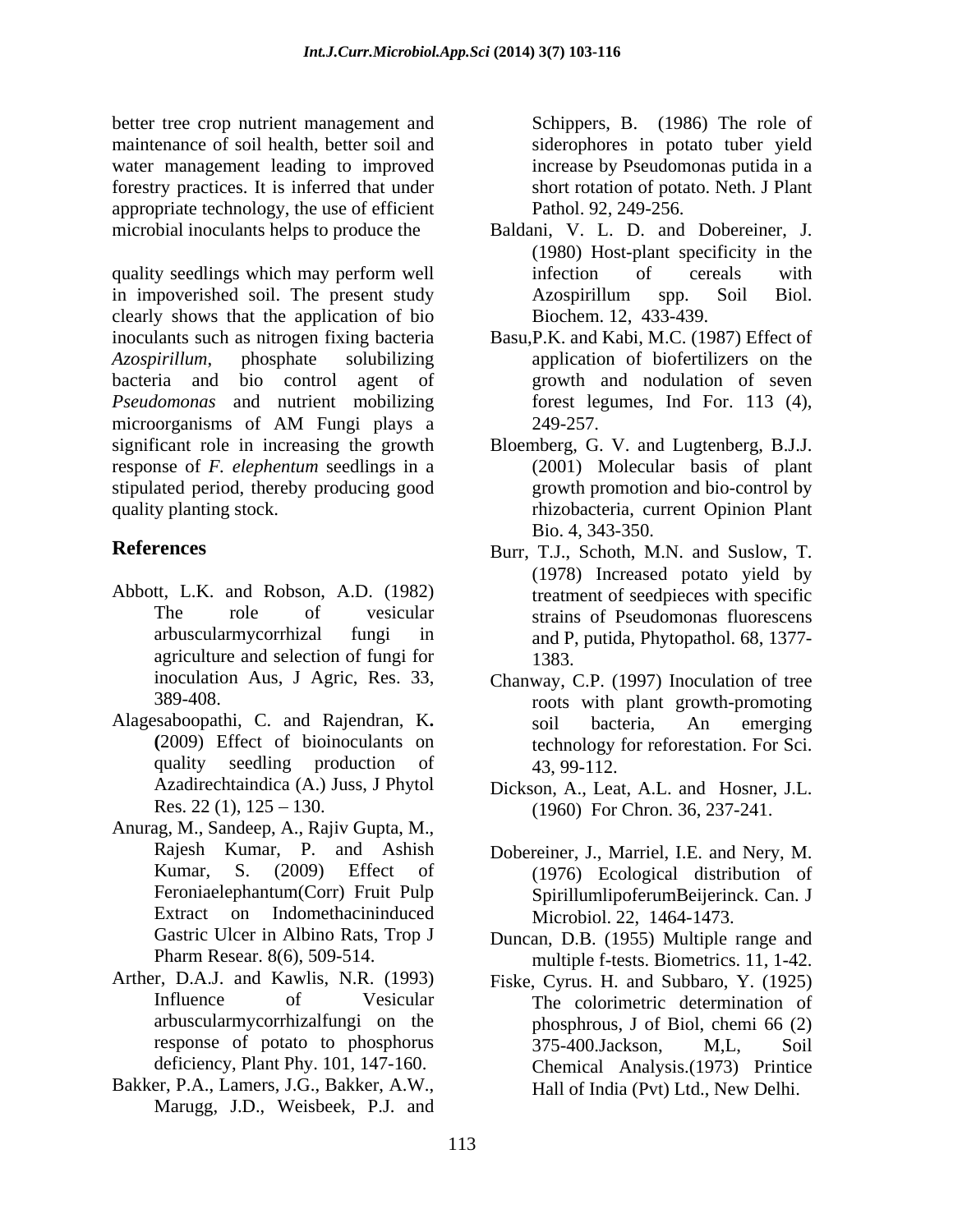- Gaur, A.C. 1990 Phosphate solubilising environmental management, microorganisms as biofertilizers, Meeting, F,B, Jr, (ed.), Marcel Omega scientific publishers, 175.
- seed production. Recent techniques of seed science and Technology,
- Gunjal, S.S. and Patil, P.L. (1992) Mycorrhizal control of wilt in
- mycorrhizae,Plant and Soil. 59, 179
- Jackson, M. L. (1973) Soil chemical
- Kabi, M.C., Poni, S.C. and Bhaduru, P.N.
- KasthuriRengamani, S., Jothibasu, M.
- King, E.O., Ward, M.K. and Raney, D.E. demonstration of Pyocianin and fluorescein, J, Lab, Clin, Medi. 44,
- Kloepper, J.W. (1993) Plant growth biologicalcontrol agents, P, 255-274

environmental management, Meeting, F,B, Jr, (ed.),Marcel Dekker, New York.

- Govindarajan, K. and Thangaraju, M. Krishnamoorthy, G. (2002) Agrobook, (2001) Use of biofertilizers in quality Editor, Usha printers, New Delhi, Editor, Usha printers, New Delhi, Apr-June, 22-24.
	- and participatory approaches on Kuccy, R.M.N. (1987) Increased quality seed production, Department phosphorus uptake by wheat and Coimbatore, 127-130. Casuarinas. Agroforestry Today. 4, fungi, App Environ Micro. 52, 14-15. 2699-2703. Kuccy, R.M.N. (1987) Increased field beans inoculated with a phosphorus solubilizing Penicilliumbilaji strain and with arbuscularmycorrhizal fungi, App Environ Micro. 52, 2699-2703.
- Howeler, R.H., Edwards, D.G. and Asher, Meenakshisundaram, M., Santhaguru, K. C.J. (1981) Application of the and Rajendran, K. (2011) Effects of flowering solution culture techniques Bioinoculants on quality seedling to studies involving production of Delonixregiain tropical -183. Biocheml and Pharm Rese. 1(1), 99nursery conditions. Asia J of Biocheml and Pharm Rese. 1(1), 99- 107.
	- analysis. Printice hall of India (Pvt) Okon, Y. (1985) Azospirillum as a Ltd., New Delhi. potential inoculant for Agriculture, Trends Biotechnology,
	- (1982) Potential of nitrogen nutrition of leguminous crops through rhizobial inoculation in West Bengal Azospirillum inoculated roots. Plant soils. Trans 12<sup>th</sup> International soil 90, 3-16. soils, Trans  $12<sup>th</sup>$  International soil. 90, 3-16.  $\mu$  International soil. 90, 3-16. Okon,Y. and Kapulnik, Y. (1986) Development and Function of Azospirillum inoculated roots. Plant soil. 90, 3-16.
	- Congress of Soil Sci. 6, 1-52. Philips, J,M. and Hayman, D.S. (1970) and Rajendran, K. (2006) Effect roots and staining parasite and of bioinoculants on quality vesicular-arbuscularmycorrhizal fungi seedlings production of for rapid assessment of infection. Drumstick (Moringa oleifera L.) Transaction of the British J Non-Timber For Pro. 13 (1), Mycological Society. 55, 158-161. Improved procedures for clearing Transaction of the British
	- 41-46. Priya Rani, S., Aggarwal, A. and Mehrotra, (1954) Two simple media for the R.S. (1998) Growth responses in Acacia nilotica inoculated with VAM (Glomusfasciculatum), Rhizobium

301-307. spandTrichodermaharzianum. J of Mycopath resear, 36(1), 13-16.

promoting rhizobacteria as Rajan, S.K., Reddy, B.J,D. and Bagyaraj, in Soil microbial ecology- mycor58 Influence of AMF on Tea applications inagricultural and rhizal fungi for their symbioticD.J. (2000) Screening of arbuscular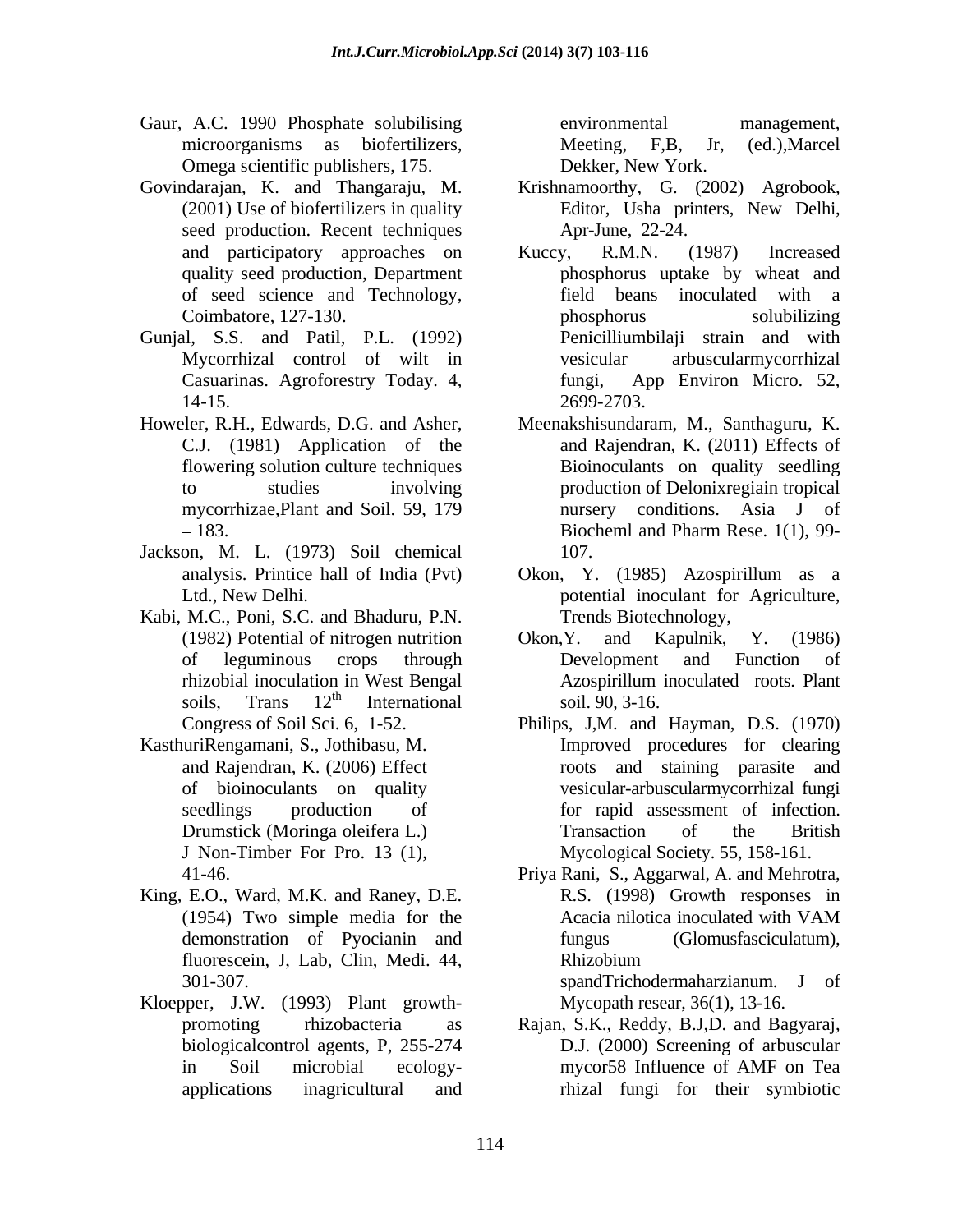efficiency with Tectonagrandis, VAM colonization, enzyme activity

- Rajendran, K. (2012) Effects of tree species, My forest. 31 (4), 21- Bioinoculants on Seedling Growth,
- Rajendran, K. and Devaraj, P. (2004) and their return of Casuarina
- Rajendran, K., Sugavanam, V. and content of fresh nodules in kharif biofertilizers on quality seedling
- Rajendran,K. and Jayashree, S. (2007) seedling production of Acacia
- Ramamoorthy, A. (1982) Studies on
- Rodriguez Caceres, E.A. (1982) Improved Ad in soil sci, Springer, New York, medium for isolation of Azospirillum 53-123.
- Schippers, B., Bakker, A.W. and Bakker, of
- Sekar, I., Vanangamudi, K., Suresh, K. biofertilizers on the seedling biomass

Forest Ecol, Manag. 126, 91-95. and phosphrous uptake in the shoal VAM colonization, enzyme activity 26.

- Biochemical Changes and Nutrient Siddiqui, Z.A. (2003) Effect of plant Uptake of Erythrinaindica L, In growth promoting bacteria and Semi-Arid Region of Southern India, composed organic fertilizers on the J Biomet Biostat. 3( 2), 1-6. Biomass and nutrient distribution growth.BioresourceTechnol. 95, reproduction of Meloidogyneincognita and tomato growth.BioresourceTechnol. 95, 223-227.
- equisetifolia inoculated with Singh, M., Jagadish Singh., KalyanSingh, biofertilizers in the farm land. (1983) Effect of phosphorous and Biomass and Bioen. 26 (3), 235- bio fertilizers on chlorophyll content 249. of leaves and laghaemoglobin Devaraj, P. (2003) Effect of grain legumes. Indian J of Agro. (1983) Effect of phosphorous and 28(3), 229-234.
- production of Casuarina Stribley, D.P. (1987) Mineral nutrition In equisetifolia, J Trop For Sci. 15 (1),  $\qquad \qquad$ :Ecophysiology of VAMycorrhizal 82 96. plants (G.R. Safir ed.,), CRC Press, Boca Raton, Florida, 193-211.
- Effect of biofertilizers on quality Subramanian, K., Madal, A.K. and Ram nilotica,J of Non-timber for pro. M,&Nagarajan B, Site, Technology 14(1), 1-5. and Productivity of Teak plantations interaction between phosphobacteria (eds): Site, Technology and and nitrogen fixing microorganisms Productivity of Teak Plantations, in relation to production of peart FAO, FORSPA Publication No 24, millet (Pennisetum americamum), Babu, N. (2000) Chundamannil in India. In: Enters T., Nair C.T.S. (eds): Site, Technology and FAO, FORSPA Publication No 24,<br>51–68.
- M.Sc.(Ag), Thesis, Tamilnadu Sumner, M.E. (1990) Crop responses to Agricultural University, Coimbatore. Azospirillum, In: Stewart, B,A,(ed) Ad in soil sci, Springer,New York, 53-123.
- spp, App, Environ, Microbio. 44, Suslow, T.V. and Schroth, M.N. (1982) 990-991. Rhizobacteria of sugar beets: Effects P.A.H.M. (1987) Interactions of colonization on yield, Phytopathol. deleterious and beneficial  $72(9)$ , 199-206. seed application and root 72 (9), 199-206.
- rhizosphere organisms and the effect Swaminath, M.H. and Vadiraj, B.A. of cropping practices, Annu, Rev, Phytopathol. 25, 339-358. The influence of of and Suresh, K.K. (1995) Effects of growth and dry matter of forestry  $(1988)$  Nursery studies on influence of Azospirillumbiofertilizers on the species, Myforest. 24, 289-294.